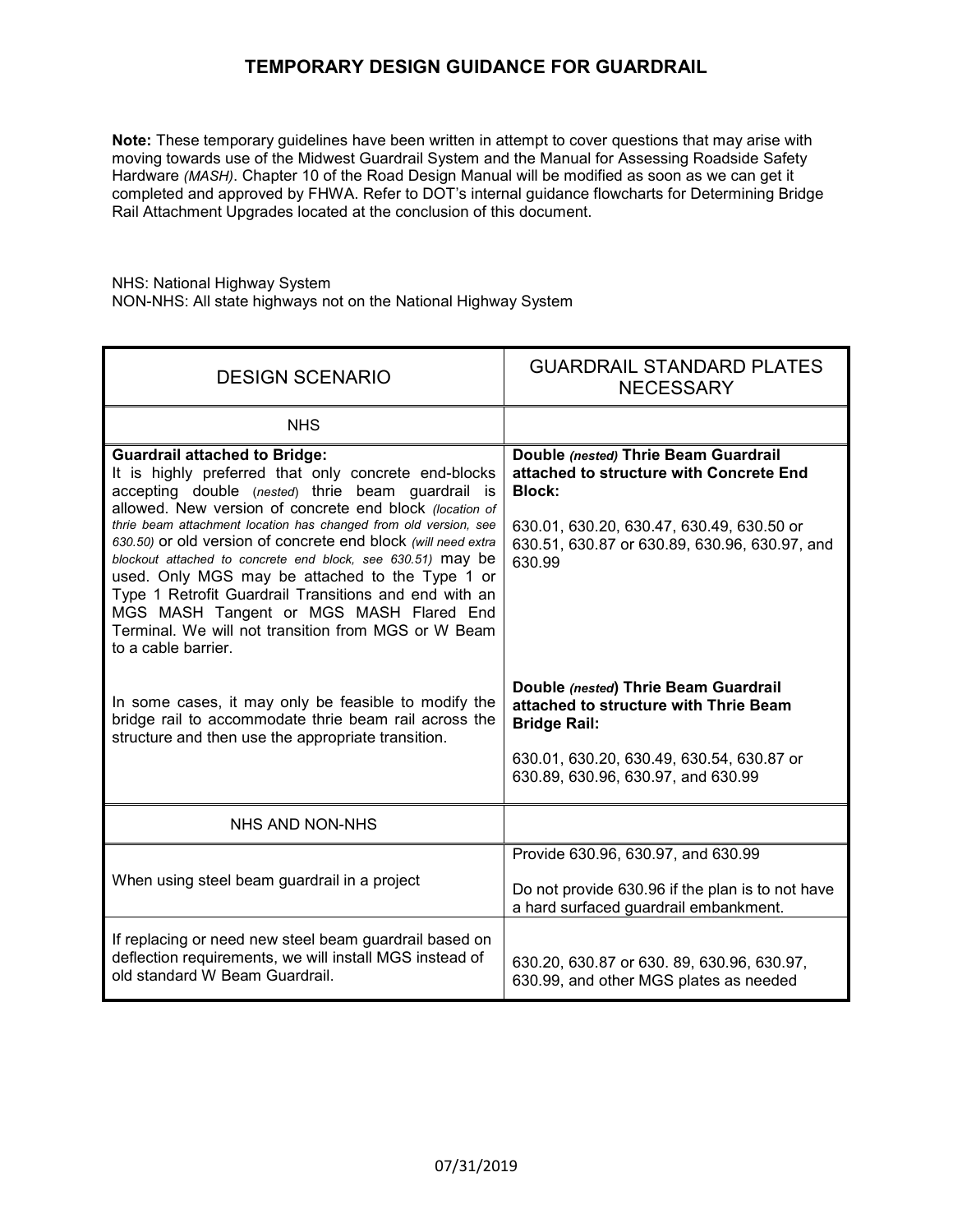| <b>DESIGN SCENARIO</b>                                                                                                                                                                                                                                                                                                                                                                                                                                                                                                                                                                                                                                                                                                                                                                                                                                                                      | <b>GUARDRAIL STANDARD PLATES</b><br><b>NECESSARY</b>                                                                                                                                                                                                                                                                                                                                                                                                                                                                                                                                                                                                                                                                                                                                                          |
|---------------------------------------------------------------------------------------------------------------------------------------------------------------------------------------------------------------------------------------------------------------------------------------------------------------------------------------------------------------------------------------------------------------------------------------------------------------------------------------------------------------------------------------------------------------------------------------------------------------------------------------------------------------------------------------------------------------------------------------------------------------------------------------------------------------------------------------------------------------------------------------------|---------------------------------------------------------------------------------------------------------------------------------------------------------------------------------------------------------------------------------------------------------------------------------------------------------------------------------------------------------------------------------------------------------------------------------------------------------------------------------------------------------------------------------------------------------------------------------------------------------------------------------------------------------------------------------------------------------------------------------------------------------------------------------------------------------------|
| <b>NON-NHS</b>                                                                                                                                                                                                                                                                                                                                                                                                                                                                                                                                                                                                                                                                                                                                                                                                                                                                              |                                                                                                                                                                                                                                                                                                                                                                                                                                                                                                                                                                                                                                                                                                                                                                                                               |
| <b>Attaching Guardrail to existing Bridge:</b><br>This situation would be decided on a case by case<br>basis. At a minimum, it is preferred that the Bridge<br>Office revise the bridge rail to a Thrie Beam Type Rail<br>across the structure. If the bridge is structurally<br>adequate, other options would be to provide new<br>concrete end blocks for attaching Double (Nested) Thrie<br>Beam Guardrail or provide Concrete Bridge Rail with<br>End Block for attaching Double (Nested) Thrie Beam<br>Guardrail. If there is going to be a longer length of steel<br>beam rail off of the bridge (200' +) we recommend MGS<br>with an MGS MASH Tangent or MGS MASH Flared<br>End Terminal over transitioning to cable because MGS<br>meets MASH TL-3 while the cable and W beam to<br>cable transition does not meet MASH. However, this<br>would be decided on a case by case basis. | Double (nested) Thrie Beam Guardrail<br>attached to structure:<br>Minimum Length to long length (over 200') that<br>transitions to MGS:<br>630.01, 630.20, 630.47 (if attached to concrete end<br>block), 630.49, 630.50 or 630.51 or 630.54,<br>630.87 or 630.89, 630.96, 630.97, and 630.99<br>If transitioning to low tension 3 cable guardrail:<br>629.01, 629.05, 629.10, 629.15, 630.01,<br>630.10, 630.47 (if attached to concrete end block),<br>630.48, 630.52 or 630.53 or 630.55, 630.85,<br>630.96, 630.97, and 630.99                                                                                                                                                                                                                                                                            |
| If it is decided to use old Double (nested) W Beam Rail<br>attached to structure then the Double (nested) W Beam<br>transitions from Bridge ends/rails are on standard<br>plates 630.60 to 630.63. If there is going to be a longer<br>length of steel beam rail off of the bridge $(112.5' + End)$<br>Terminal Length) and longer) we recommend transitioning<br>from W beam guardrail to MGS with a MGS MASH<br>Tangent or MGS MASH Flared End Terminal (see 630.64<br>for transition from W Beam to MGS) We recommend MGS<br>over transitioning to cable because MGS meets MASH<br>TL-3 while the cable and W beam to cable transition<br>does not meet MASH. However, this would be decided<br>on a case by case basis.                                                                                                                                                                 | Double (nested) W Beam Guardrail attached<br>to structure:<br>Short Length (Less than 112.5' + End Terminal Length):<br>630.10, 630.59(if attached to concrete end block),<br>630.60 to 630.63(as necessary), 630.86 or<br>630.88, 630.96, 630.97, 630.99, and use the W<br>Beam Guardrail Flared or Tangent End<br>Terminals as necessary<br>Long Length (112.5' + End Terminal Length) and<br>longer that transitions to MGS:<br>630.10, 630.20, 630.59(if attached to concrete end<br>block), 630.60 to 630.63(as necessary), 630.64,<br>630.87 or 630.89, 630.96, 630.97, 630.99<br>If transitioning to low tension 3 cable guardrail:<br>629.01, 629.05, 629.10, 629.15, 630.10,<br>630.59 (if attached to concrete end block), 630.60 to<br>630.63(as necessary), 630.85, 630.96, 630.97,<br>and 630.99 |
| <b>LOCAL GOVERNMENT PROJECTS</b>                                                                                                                                                                                                                                                                                                                                                                                                                                                                                                                                                                                                                                                                                                                                                                                                                                                            |                                                                                                                                                                                                                                                                                                                                                                                                                                                                                                                                                                                                                                                                                                                                                                                                               |
| Guardrail should be designed in accordance with the<br>Office of Local Government Assistance utilizing the<br>SDDOT Local Roads Plan.                                                                                                                                                                                                                                                                                                                                                                                                                                                                                                                                                                                                                                                                                                                                                       |                                                                                                                                                                                                                                                                                                                                                                                                                                                                                                                                                                                                                                                                                                                                                                                                               |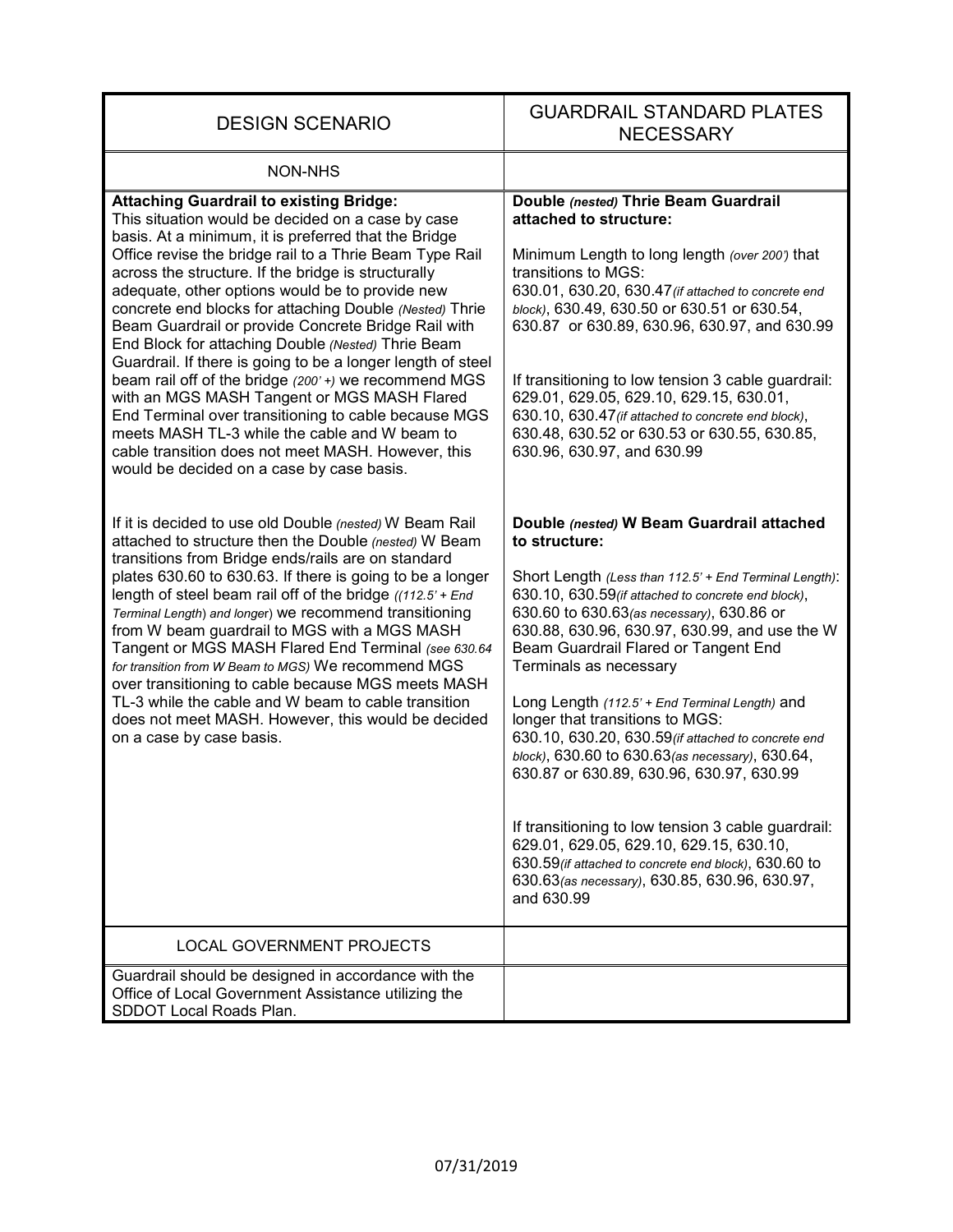#### **GENERAL INFORMATION:**

MGS is commonly known as Midwest Guardrail System. MGS is on standard plates 630.20, 630.22, 630.25, and 630.27. MGS is also shown in a number of the new transitions too. There will probably be different plates and types of MGS in the future as more versions are crash tested and approved.

We have six lists of approved products for steel beam guardrail end terminals. They are W Beam Guardrail Flared End Terminal, W Beam Guardrail Tangent End Terminal, MGS Flared End Terminal, MGS Tangent End Terminal, MGS MASH Flared End Terminal, and MGS MASH Tangent End Terminal. The MGS MASH Tangent and MGS MASH Flared End Terminals meet MASH TL-3 crash testing requirements.

There is currently NO transitions available that meet MASH crash test requirements for transitions from W Beam or MGS to High Tension Cable or 3 Cable Guardrail. We investigated this, and it appears it will be years before one can be developed and crash tested to MASH.

A new standard plate for a Type 3 Guardrail Transition *(630.56)* was added as an option to aid cases where the cross pipe of a drop inlet interferes with a guardrail post. The transition consists of a double *(nested)* thrie beam that transitions to MGS. The posts in the double *(nested)* thrie beam portion are spaced wider to accommodate more chances of missing an in place drop inlet cross pipe. If you are using minimum length guardrail in your design and this plate, the total guardrail length would be longer by 12'-6" due to the extra length of the transition. This plate is not mentioned in the table above. It is preferred, if possible due to outlet elevations, that any new drop inlet adjacent to bridges be designed such that the top of the cross pipe is at least 1 foot below the bottom of a 7-foot long guardrail post. Designing drop inlets at this deeper depth should eliminate interference with guardrail posts with future guardrail transition upgrades or changes.

On all the standard plates in the 630 series **READ** the **GENERAL NOTES** as these should help answer some questions you have. The notes have statements regarding measurement and payment and typically refer to the appropriate bid item to use.

#### **GUIDELINES FOR HIGHWAY SYSTEMS:**

**NHS:** Protecting motorists from steep slopes and other obstacles as listed in Chapter 10 of the Road Design Manual, use the appropriate guardrail based on allowable deflection requirements. W Beam Guardrail shall not be used. Use MGS instead of W Beam Guardrail.

**NHS:** We will use MGS MASH Tangent or MGS MASH Flared End Terminals on the NHS unless this is not feasible. The Flared End is flared a maximum of 3' and may not shorten the rail as much as the older flared ends used in the past. It is still preferred to use the MGS MASH Tangent End Terminals in the Interstate median as we could typically have more available space for snow collection as the rail could be further from the edge of the shoulder. This is due to the difference in the embankments necessary for the end terminals.

**NHS:** If we have a location where guardrail is attached to a structure and only minimum length is needed, the embankment slopes for the End Terminal must be adhered to. If the slopes are not obtainable, extend the guardrail to a place where the embankment can be constructed in accordance with plate 630.87 or 630.89.

**NHS**: Use only high tension cable guardrail instead of the low tension 3 cable guardrail, when deflection limits allow the use of cable barrier. We use 8' for deflection limits for the high tension cable guardrail as specified in the standard notes in Section B- Grading notes.

**NON-NHS:** We prefer to use high tension cable guardrail instead of the low tension 3 cable guardrail.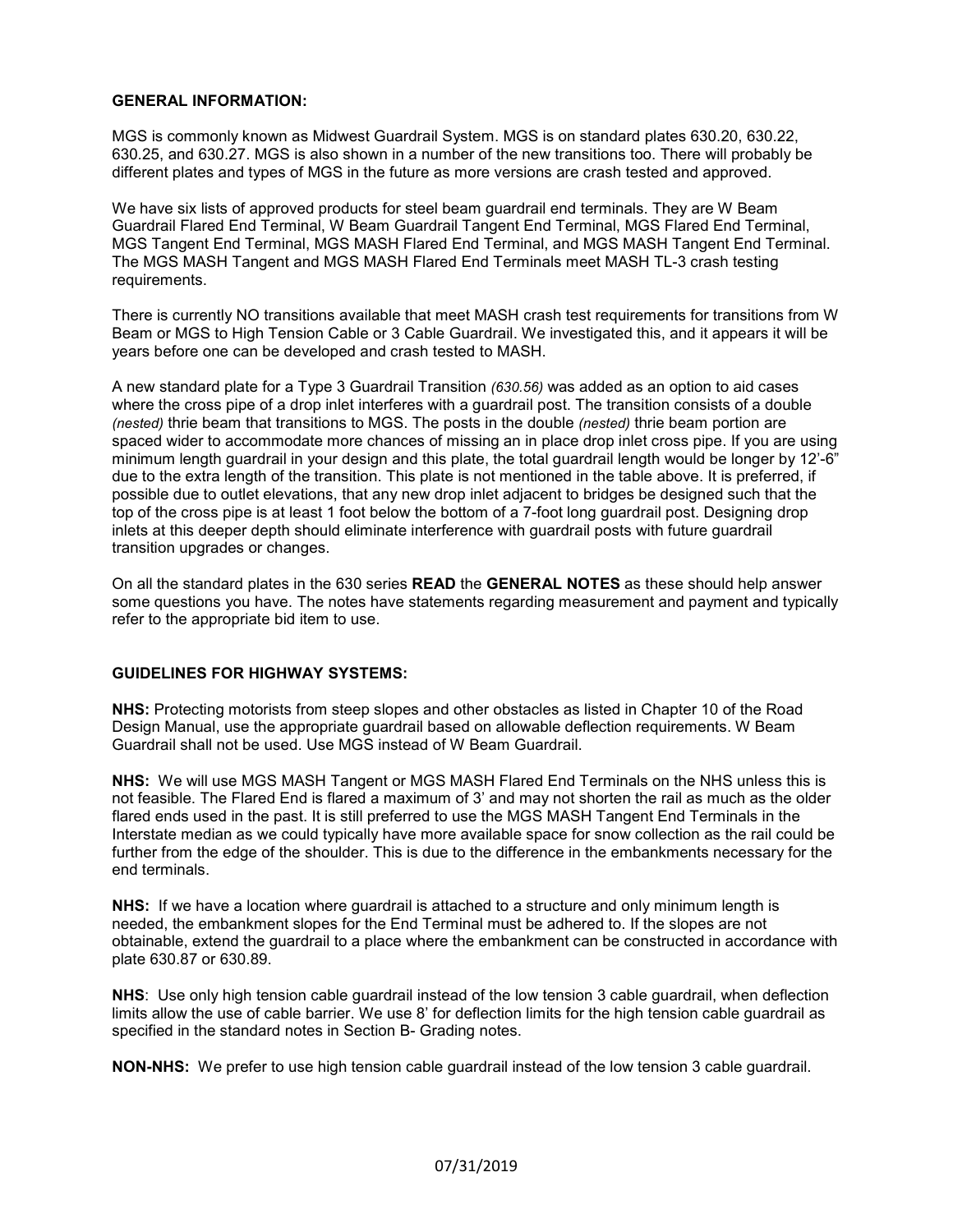**NON-NHS:** There will be some instances where we can't update a bridge rail or end block, and the guardrail length needed is longer than 200'. At these situations, we would allow transitioning to 3 cable guardrail and terminate the cable with the slip base anchor. However, our preference would be to transition from the W beam to MGS then use MGS and terminate with the MGS MASH Tangent or MGS MASH Flared End Terminal.

**NON-NHS:** If we have a location where guardrail is attached to a structure and only minimum length is needed, the embankment slopes for the end terminal should be adhered to. If the slopes are not obtainable, extend the guardrail to a place where the embankment can be constructed in accordance with the appropriate standard plate 630.86, 630.87, 630.88, or 630.89. Another option is to break the 4:1 slope at the clear zone to a steeper slope to fit within the ROW.

#### **HINTS FOR GUARDRAIL LAYOUTS/DESIGN:**

Graphically design/layout the guardrail as the equations in Chapter 10 Road Design Manual *(RDM)* will not work as well because the Midwest Guardrail System has splices between posts and the transitions are of different lengths from old transitions.

In Chapter 10 of the RDM use the design deflections and flare rates of W Beam Guardrail for the Midwest Guardrail System unless stated otherwise on a standard plate. Use the clear zones and runout lengths as we typically do for our designs. These are also obtained from Chapter 10 of the RDM.

Pay special attention to standard plates 630.87 and 630.89 when drawing/designing MGS in regard to embankment limits and pay limits.

To aid in graphically laying out/designing the guardrail it is recommended to use the Steel Beam Guardrail Cell Library *(Microstation)* for the Steel Beam Guardrail and End Terminal cells. The cell library is available for download at: <https://dot.sd.gov/doing-business/engineering/design-services/downloadable-files>

With MGS it is allowed to omit one post and blockout in a run of MGS. It is not allowed in any of the transitions. If the need to omit a post is close to an end terminal, close to a stiffness transition, MGS installed at the breakpoint of a 2:1 slope, MGS adjacent to a curb, certain conditions prevail and Bernie Clocksin should be contacted for a recommendation.

Research indicates that when using trailing end terminals, the 5<sup>th</sup> post from the end should be placed after the obstacle it is protecting. See example drawing below:

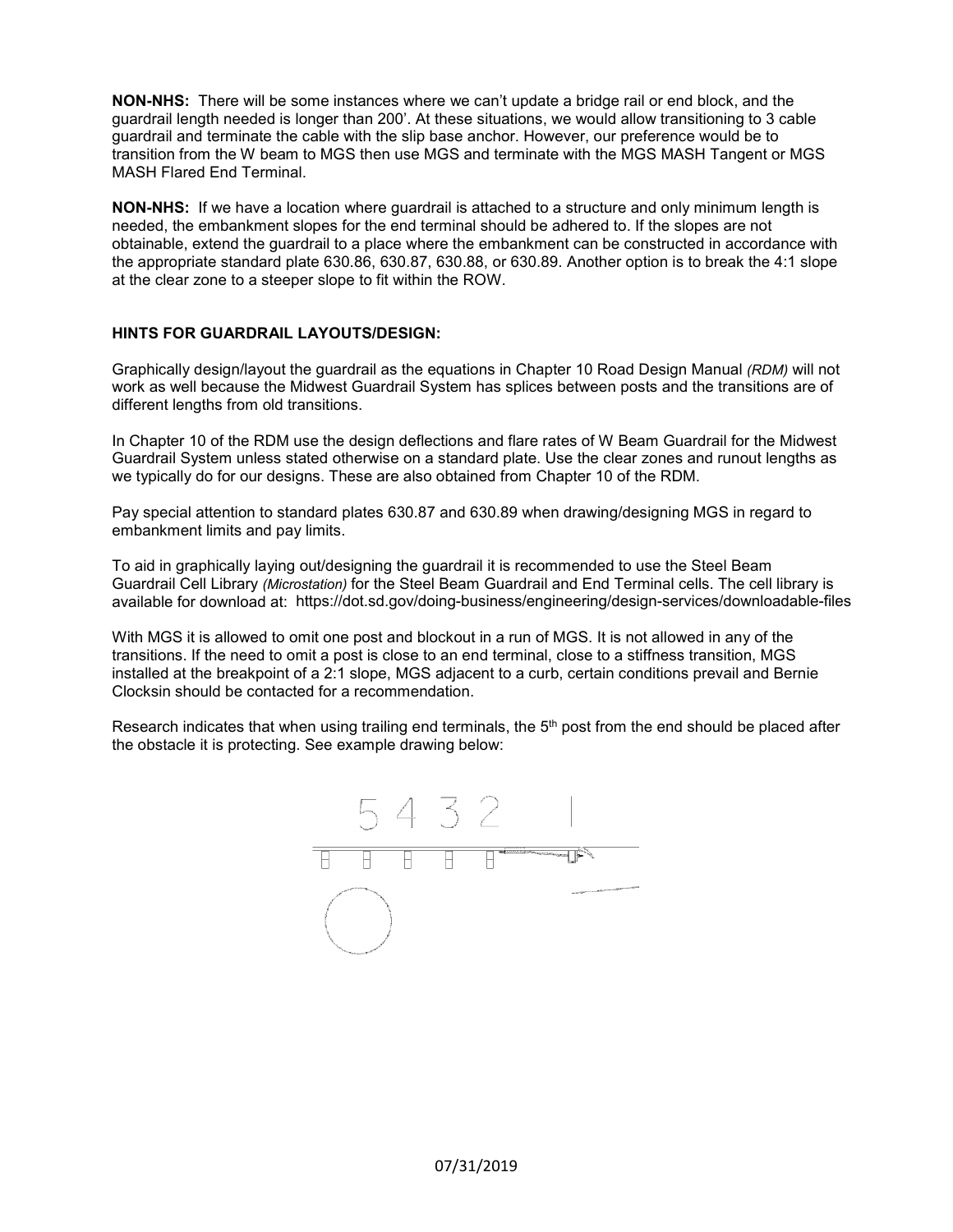

#### MINIMUM LENGTH OF MGS WITH FLARED END TERMINAL

(Shown with MFLEAT, MGS MASH Flared End Terminal)<br>(MFLEAT Terminal, by Road Systems, Inc., 12" Blocks, drawing name is MFLT-12)

LS = Lap Splice



MINIMUM LENGTH OF MGS WITH TANGENT END TERMINAL<br>AND EFFECTIVE LENGTH OF MGS MASH TANGENT END TERMINAL<br>(The MGS MASH Tangent End Terminal shown is for illustrative purpose only.)

07/31/2019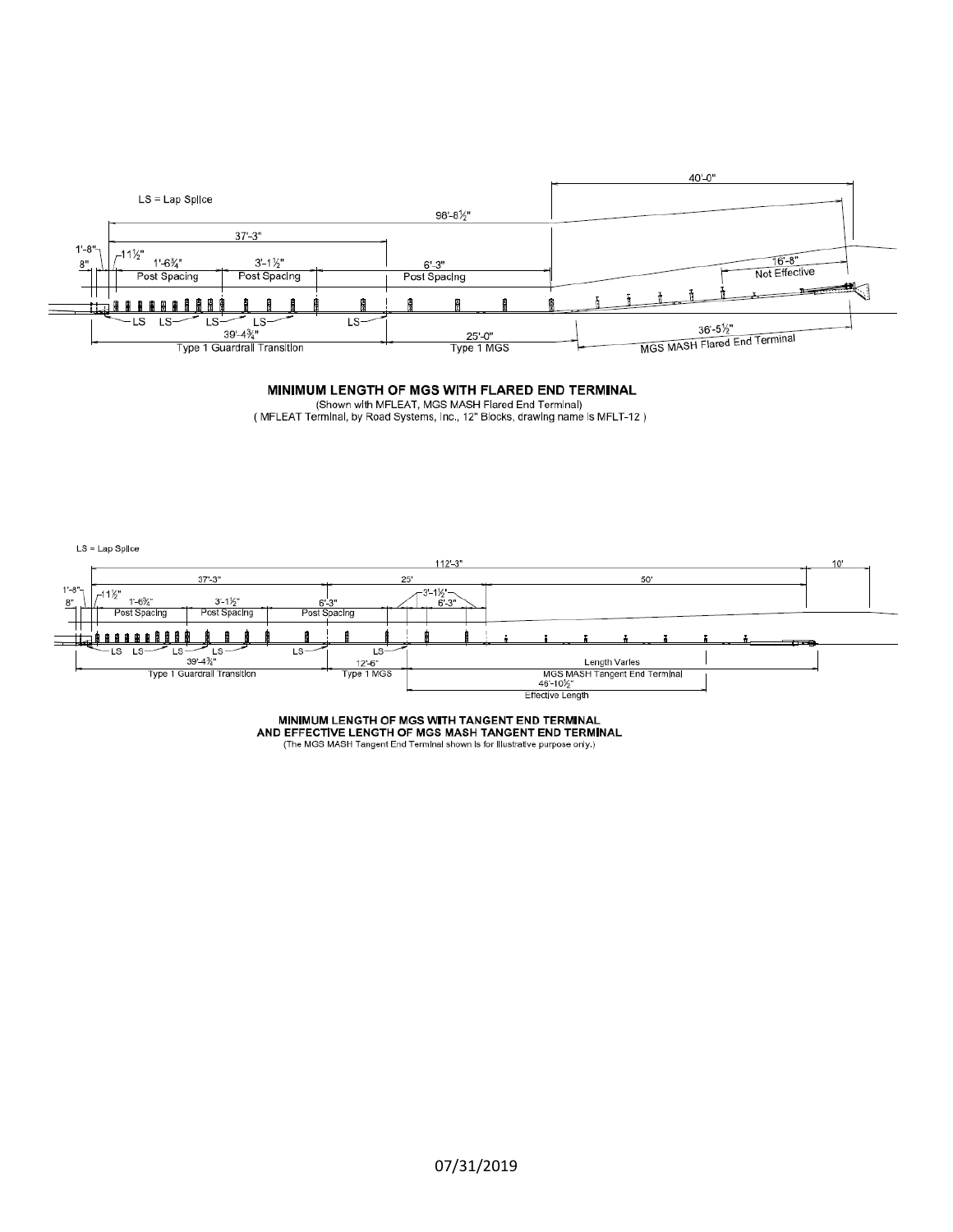# **80 MPH** A complete MASH TL-3 crash tested system. Runout Length = 470'<br>
Length of Need = 397.37' Flared MGS: 18:1 Flare Rate



## EXAMPLE FOR MEDIAN GUARDRAIL DESIGN FOR INTERSTATE

The reasons we are making the current changes to our guardrail designs are to comply with the following agreement document. You will see more changes in the future as we move towards the whole guardrail system meeting the crash test requirements of MASH. Please be as patient as you can be as we continue making changes to our roadside safety appurtences and design guidance.

If you have questions regarding the standards plates or other guardrail issues, please call Bernie Clocksin, Standards Engineer, Office of Project Development at (605) 773-6646.

Thank You.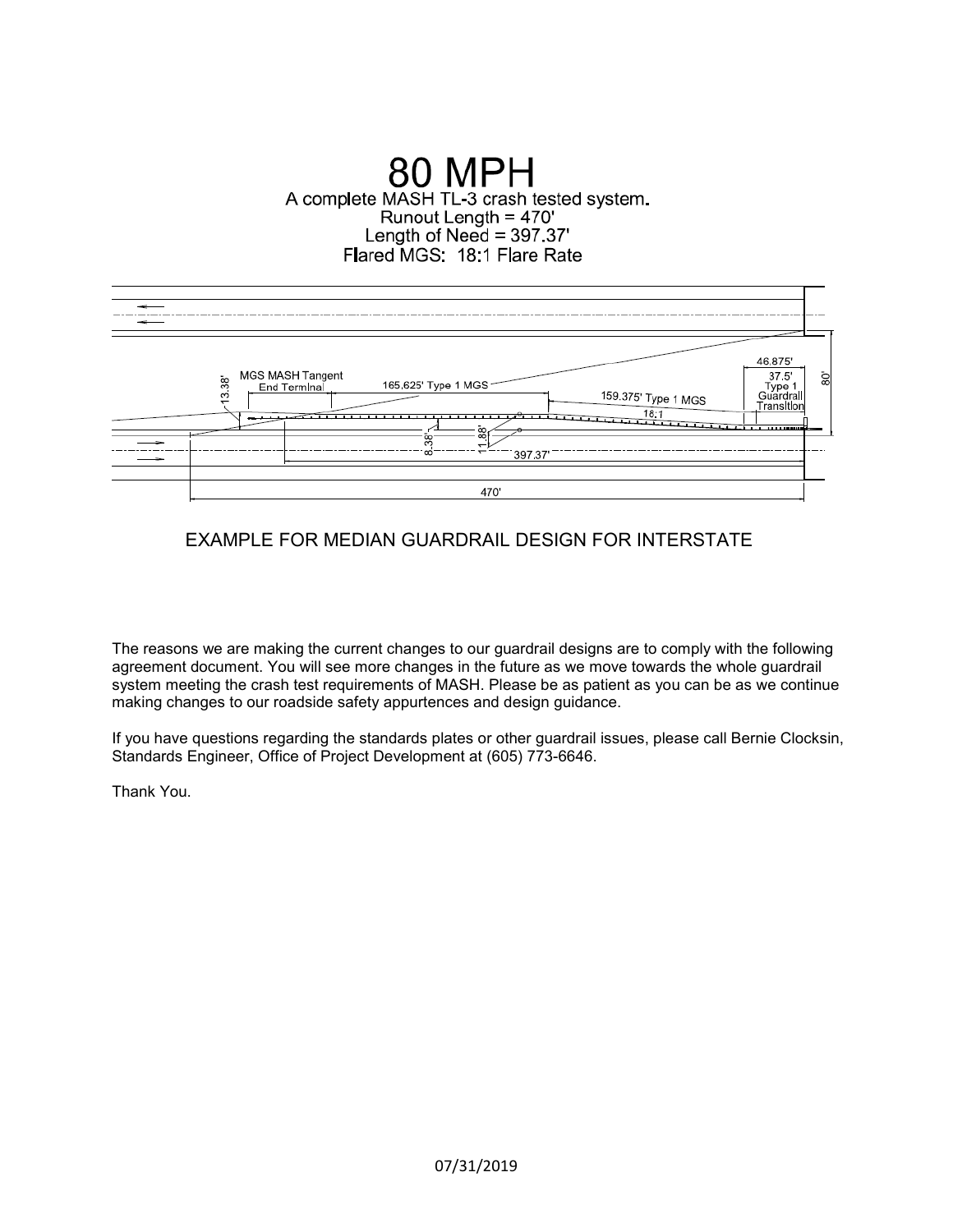

# US. Department **Memorandum**

Subject: **INFORMATION:** AASHTO/FHWA Date:  $JAM - 7$  2016 Joint Implementation Agreement for Manual for Assessing Safety Hardware

(MASH)<br>From: *Ahomod D. Great* Thomas Everett<br>Director. Office of Program HSST

Director, Office of Program **Administration** 

Michael S . Griffith Friffith

Director, Office of Safety Technologies

To: Division Administrators Directors of Field Services Federal Lands Highway Division Directors

## Purpose

The purpose of this memorandum is to share information regarding the American Association of State Highway and Transportation Officials (AASHTO)/FHWA Joint Implementation Agreement for the AASHTO Manual for Assessing Safety Hardware (MASH). Recently, the agreement was successfully balloted by AASHTO's Standing Committee on Highways and approved by FHWA.

## Information

On November  $12^{\text{th}}$ , 2015, FHWA issued a memorandum

(http://safety.fhwa.dot.gov/roadway dept/policv guide/road hardware/policy memo/me mo 111215/) indicating that all modifications to NCHRP 350-tested devices will require testing under MASH in order to receive a Federal-aid eligibility letter from FHWA. In addition, a Federal Register Notice

(https://www.federalregister.gov/articles/2015/11/13/2015-28753/manual-for-assessingsafety-hardware-mash-transition) was also issued regarding this action. This action provided a significant step forward to the implementation of MASH.

Through the AASHTO/FHWA partnership, the agreement was executed to define actions needed for full implementation of MASH over the course of several years. Per the agreement, the implementation of the forthcoming edition (anticipated Spring 2016) of the AASHTO Manual for Assessing Safety Hardware (MASH) will be as follows:

• The AASHTO Technical Committee on Roadside Safety will continue to be responsible for developing and maintaining the evaluation criteria as adopted by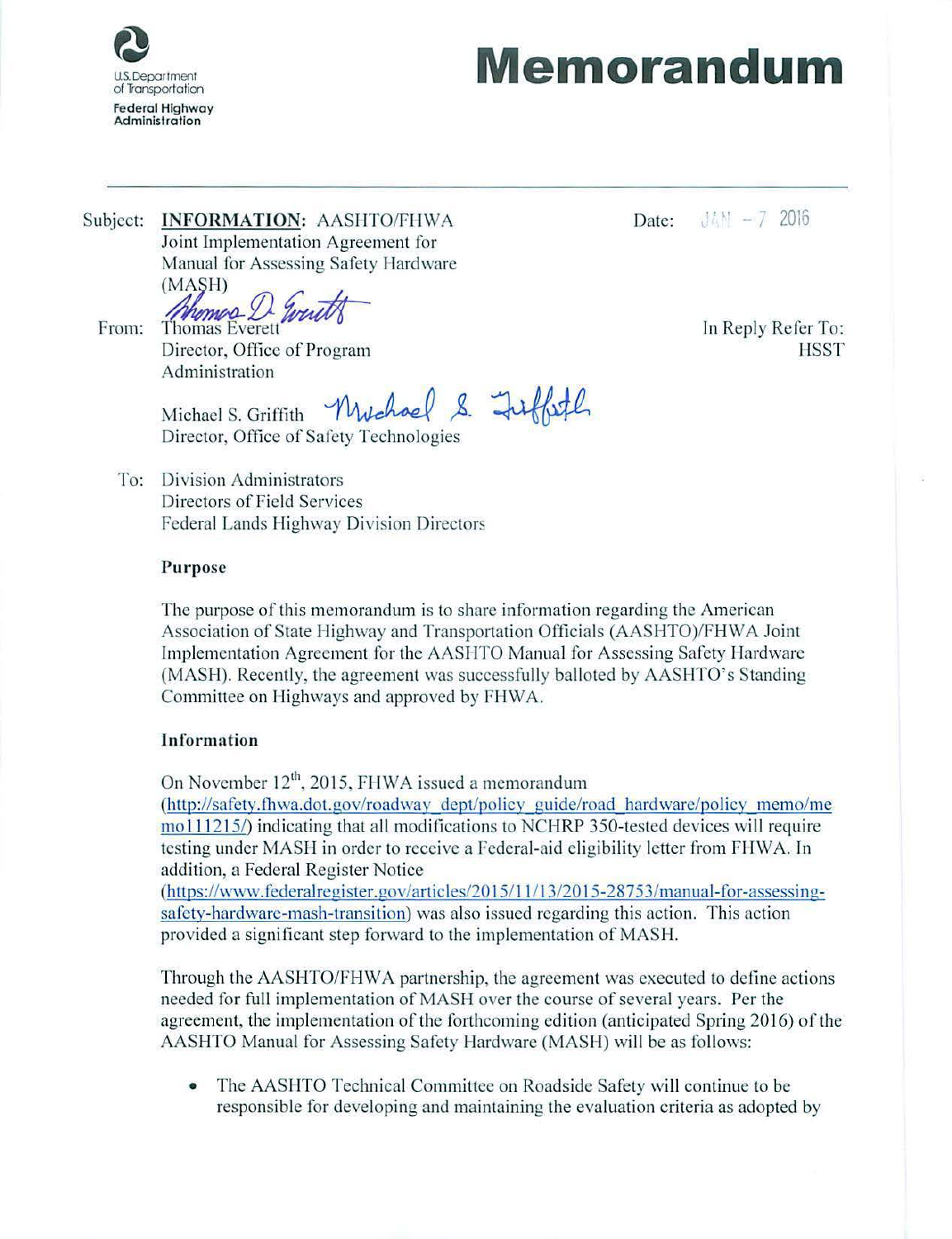AASHTO. FHWA will continue its role in issuing letters of eligibility of roadside safety hardware for federal-aid reimbursement.

- Agencies are urged to establish a process to replace existing highway safety hardware that has not been successfully tested to NCHRP Report 350 or later criteria.
- Agencies are encouraged to upgrade existing highway safety hardware to comply with the 2016 edition of MASH either when it becomes damaged beyond repair, or when an individual agency's policies require an upgrade to the safety hardware.
- For contracts on the National Highway System with a letting date after the dates below, only safety hardware evaluated using the 2016 edition of MASH criteria will be allowed for new permanent installations and full replacements:
	- o December 31, 2017: w-beam barriers and cast-in-place concrete barriers
	- $\circ$  June 30, 2018: w-beam terminals
	- o December 31, 2018: cable barriers, cable barrier terminals, and crash cushions **Moved**
	- $\circ$  December 31, 2019: bridge rails, transitions, all other longitudinal barriers (including portable barriers installed permanently), all other terminals, sign supports, and all other breakaway hardware
- Temporary work zone devices, including portable barriers, manufactured after December 31, 2019, must have been successfully tested to the 2016 edition of MASH. Such devices manufactured on or before this date, and successfully tested to NCHRP Report 350 or the 2009 edition of MASH, may continue to be used throughout their normal service lives.
- Regarding the federal-aid eligibility of highway safety hardware, after December 31, 2016:
	- o FHWA will no longer issue eligibility letters for highway safety hardware that has not been successfully crash tested to the 2016 edition of MASH.
	- o Modifications of eligible highway safety hardware must utilize criteria in the 2016 edition of MASH for re-evaluation and/or retesting.
	- o Non-significant modifications of eligible hardware that have a positive or inconsequential effect on safety performance may continue to be evaluated using finite element analysis.

Division Offices should discuss the MASH implementation agreement with state transportation agency partners and monitor the actions taken and progress towards the dates established in the agreement.

If you have any questions or comments, please contact Brian Fouch in the Office of Safety at (202) 366-0744.

 $\overline{2}$ 

Flared W-beam Terminals moved to December 31, 2019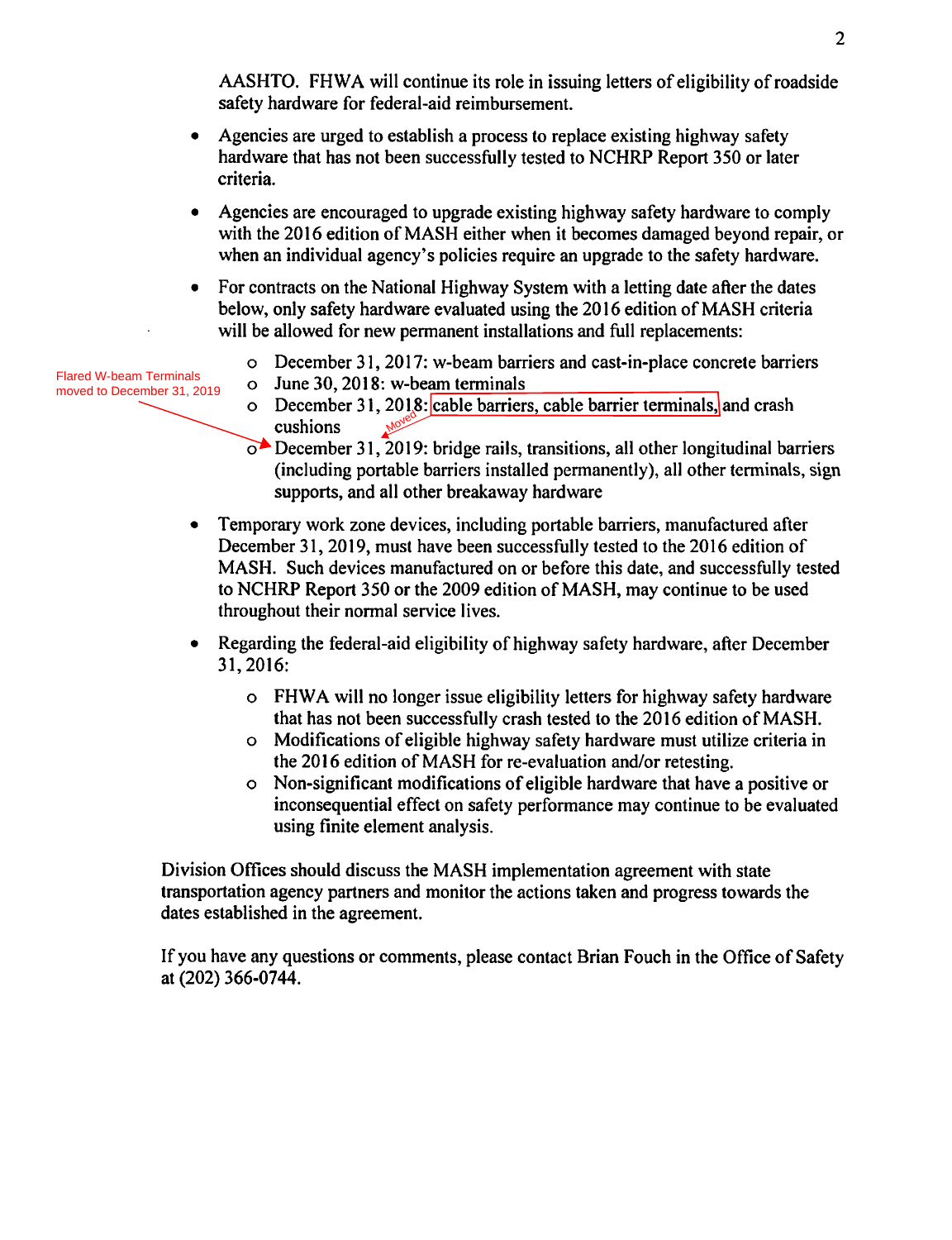# **Guidance for Determining Bridge Rail Attachment Upgrades for the following Project Types: AC Resurfacing/Surfacing, Shoulder Widening, and Stand-alone Guardrail**

 within published criteria. Each decision may require further site specific analysis and/or engineering judgment. This document has been developed to provide guidance that should be considered as bridge rail attachment upgrades are evaluated. The basis of the information originates from MASH criteria; however engineering judgement was used to give consideration to potential variables, that could be encountered, which are not specifically addressed



\* Verify bridge can accommodate (withstand loading) new concrete bridge rail without requiring deck replacement. If deck replacement and/or other work would be required, consider pursuing a design exception.

\*\* A bridge that currently has W-Beam bridge rail should be evaluated for a possible upgrade to Thrie Beam based on factors such as accident history, age of structure, ADT (near threshold), etc.

\*\*\*If a concrete end block with Thrie Beam attachment is currently in place, top of guardrail height needs to be checked to ensure it will be within tolerance (31" +/-2"). If not within tolerance, consider a relocated 5 bolt connection location on the existing end block. If a relocated 5 bolt connection location will not work, a new thrie beam end block should be installed. In any case in which the bridge has an existing Thrie Beam attachment and the approach guardrail is less than 6 years old, consider resetting the existing approach guardrail instead of upgrading. For this situation, a design exception, referencing useful life of the existing guardrail system, will be needed if on the NHS.